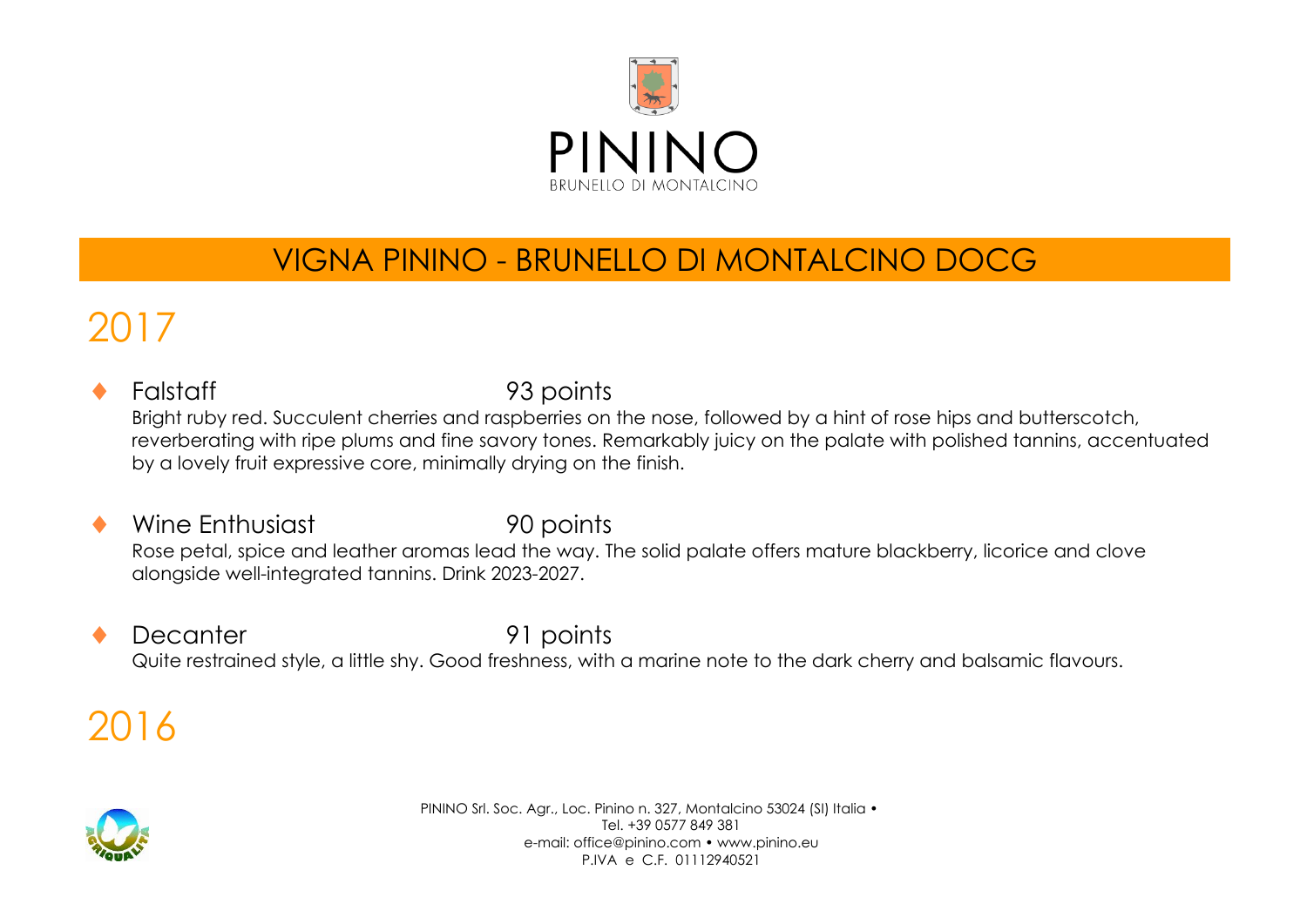

### Vinous 94 points

The 2016 Brunello di Montalcino Vigna Pinino is a beautiful introduction to the new cru bottling. Fresh roses, wild strawberries, pine shavings and crushed stone make up its sweetly spiced and floral bouquet. It's silky and enveloping with ample weight, as fleshy cherry-berry fruits find symmetry through zesty acids and salty mineral tones. This comes across as youthfully structured yet not painfully so; instead, you find yourself back at the glass for more as inner violets and hints of licorice resonate. There's already so much pleasure to be found here, but there's no rush either, as the Vigna Pinino has the balance to mature beautifully over the next ten to fifteen years.

#### James Suckling 93 points

Aromas of plums, violets, earth and chocolate orange. Some toffee too. It's medium to-full-bodies with firm, powdery tannins and a rich, flavorful finish. Lingering spice notes. Creamy tannins. Builds on the palate. Better from 2022, but already very nice.

### Falstaff 94 points

Aromas of plums, violets, earth and chocolate orange. Some toffee too. It's medium to-full-bodies with firm, powdery tannins and a rich, flavorful finish. Lingering spice notes. Creamy tannins. Builds on the palate. Better from 2022, but already very nice

### ◆ Intravino – (Andrea Gori) 96 points

Floreale di rosa, lavanda, incenso, mirra e tabacco, frutto squillante di mandarino e fragola, noce di cola. Preciso, terremotante e affilato il sorso, deve svilupparsi negli anni ma ha rigore e precisione bellissimi.

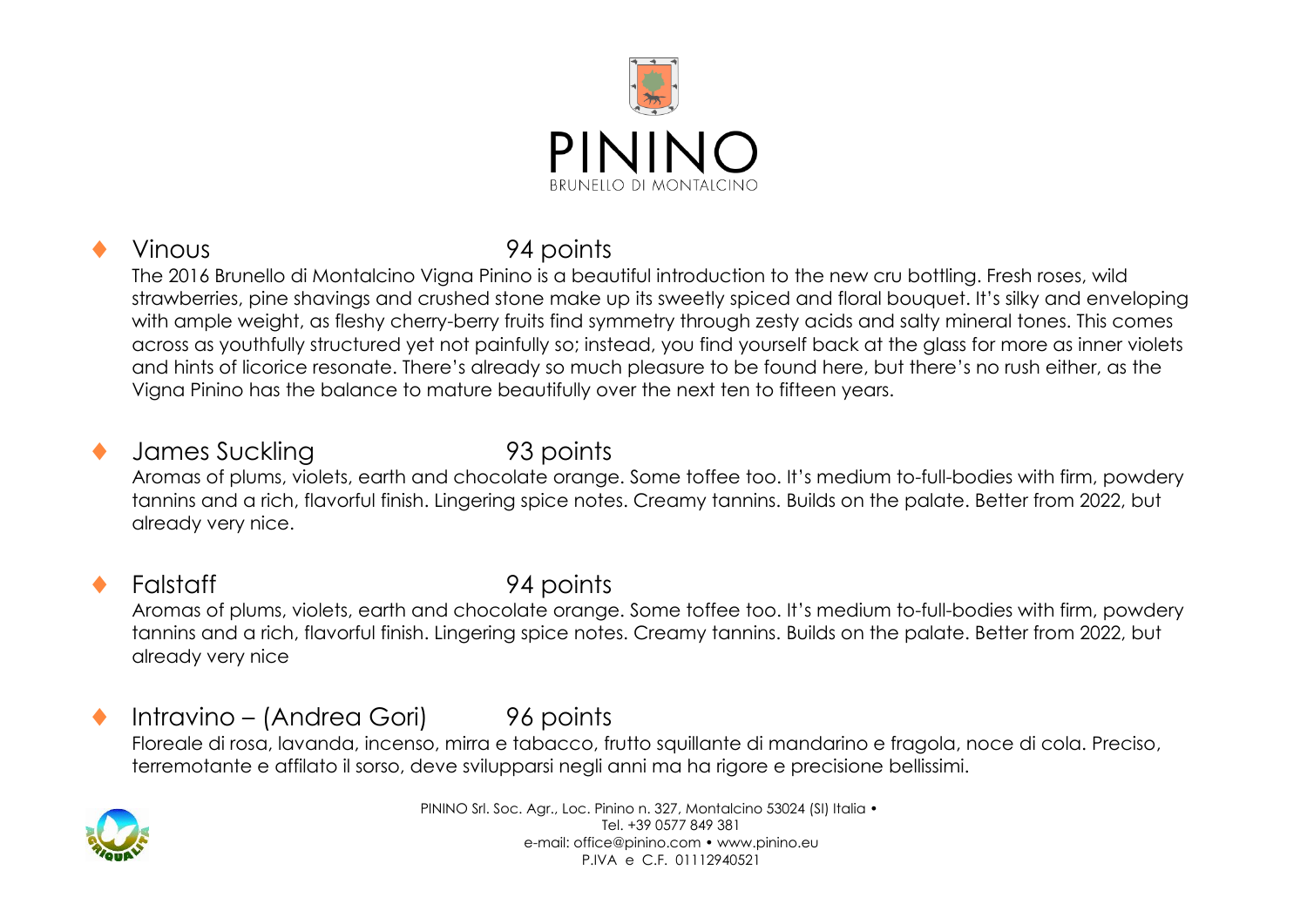

Winemag.it 97 points

Wine Enthusiast 91 points Menthol, rose, wild-berry and new leather aromas come together in the glass. It's medium bodied and linear, offering tart red cherry, blood orange, espresso and a note of star anise. Close-grained tannins provide support and leave a firm, mouthdrying finish. Drink after 2023-2028.

#### Decanter 95 points Lovely peppery, hedgerow fruit, lush tangerine and creamy strawberry aromas framed by coffee notes. Focused on the palate, lively with a spicy long finish.

Merum



# 2015

Wine Advocate - Robert Parker 92 points

This vintage brings us many new single-vineyard wines from Montalcino, and this limited release of 1500 bottles *(no. corrected from original statement by PININO)* is one of them. The Pinino 2015 Brunello di Montalcino Vigna Pinino (packaged in a pretty gold label) opens to a dark garnet color with some browning at the edges. This warm-vintage Sangiovese offers plenty of textural richness that comes off with extra density and black ripeness too. Plummy fruit is